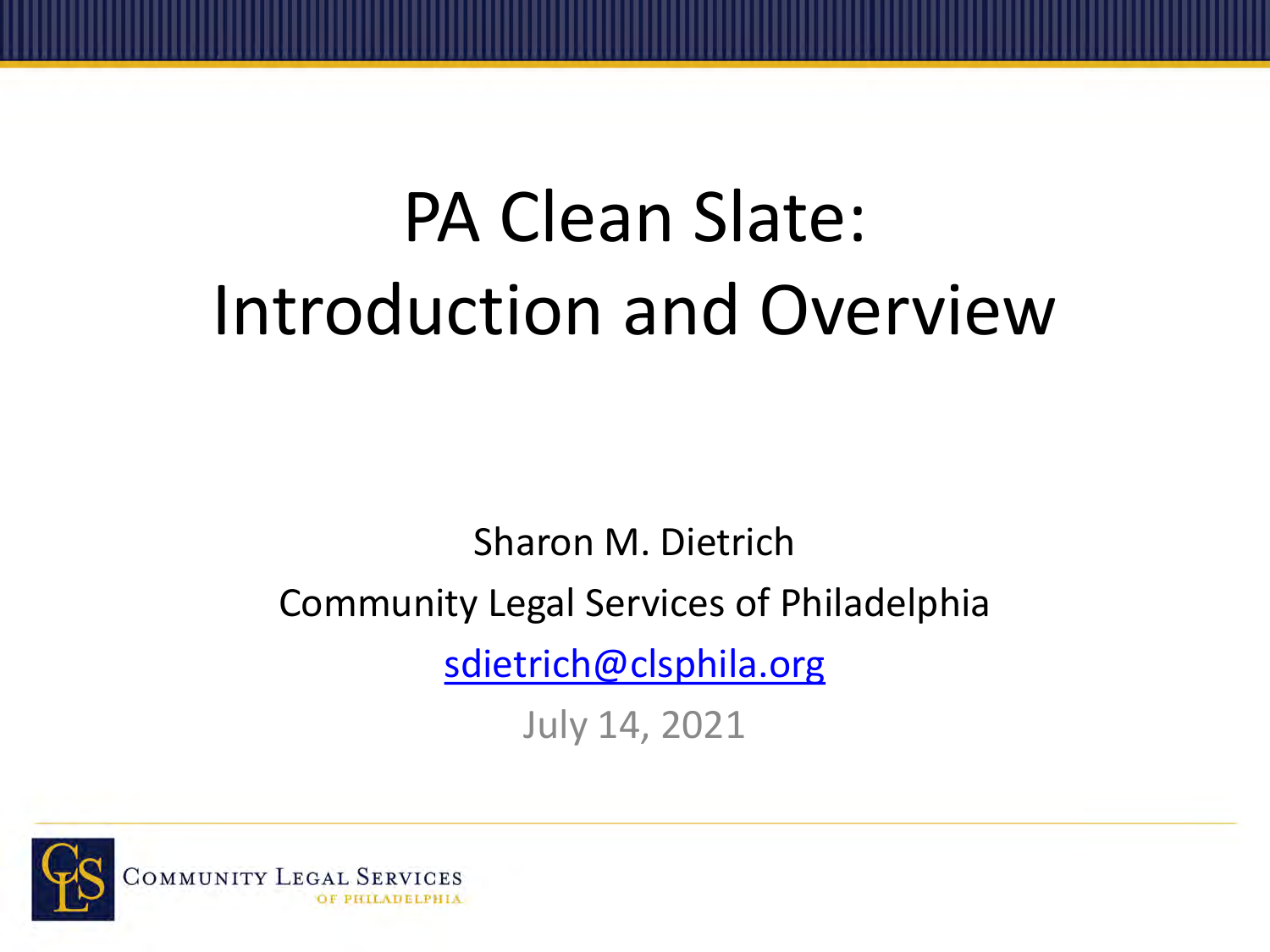#### What is Clean Slate?

"Clean Slate" – noun, verb

- *Noun:* The process of identifying and sealing criminal cases by automation, without request or action of the former defendants; contrasts sealing initiated by court petition.
- *Verb:* To seal criminal cases by automation.

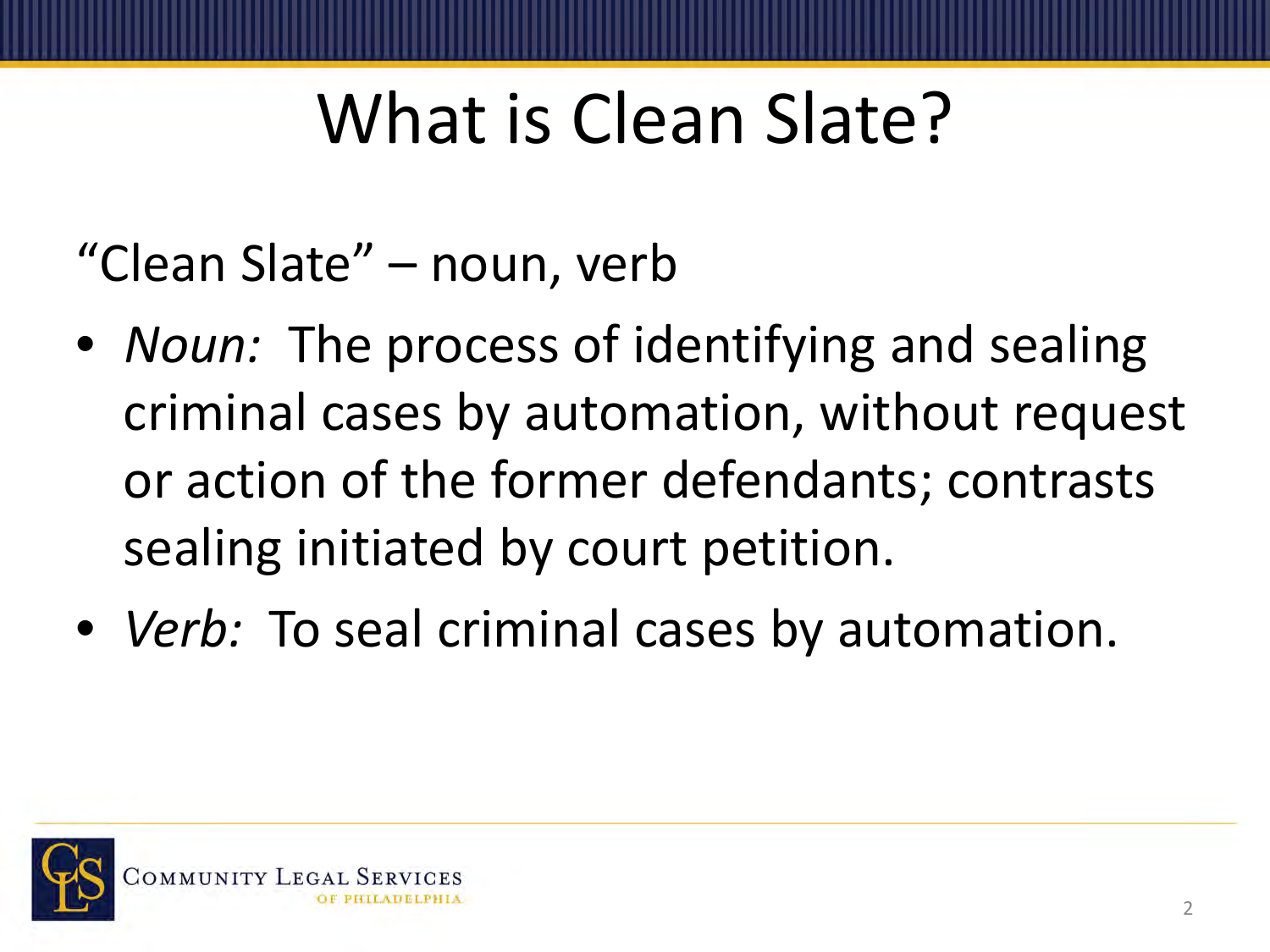#### Where Did Clean Slate Come From?

- CLS created the concept.
	- Desire to meet seemingly infinite need.
	- We thought it was feasible.
- Concept presented in CAP paper, 2014.
- Justice Action Network and we launched campaign, 2016. Bipartisanship has been a feature of Clean Slate campaigns.
- Broad coalition: Right/left, Chambers, PDDA.
- Enacted in 2018 (first in country).

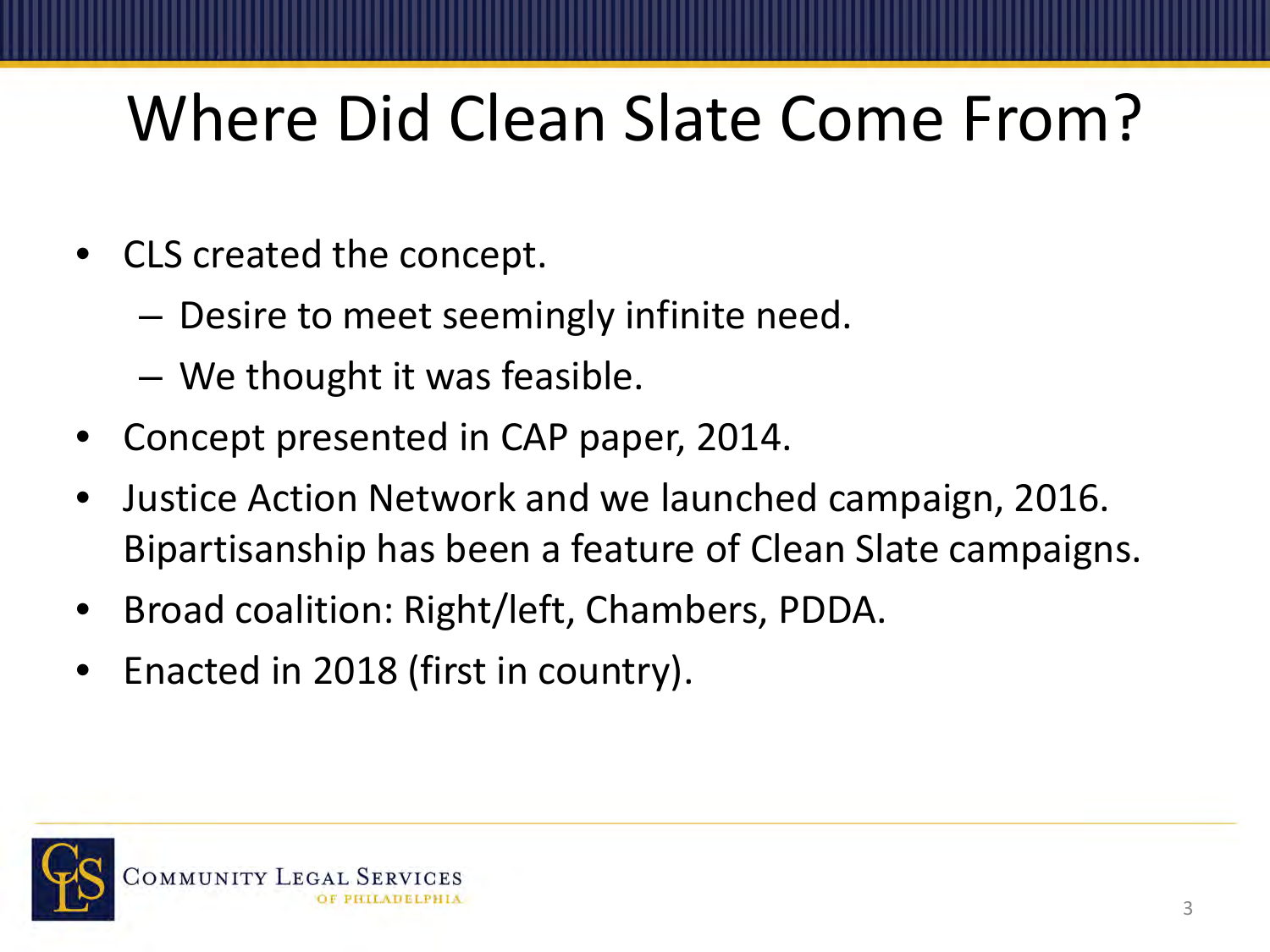## Goals for Clean Slate

- For directly impacted people: close the clean slate gap and maximize sealing.
- For business: increase the applicant pool by reducing "liability" presented by records.
- For good government advocates: take advantage of efficiencies of automation.

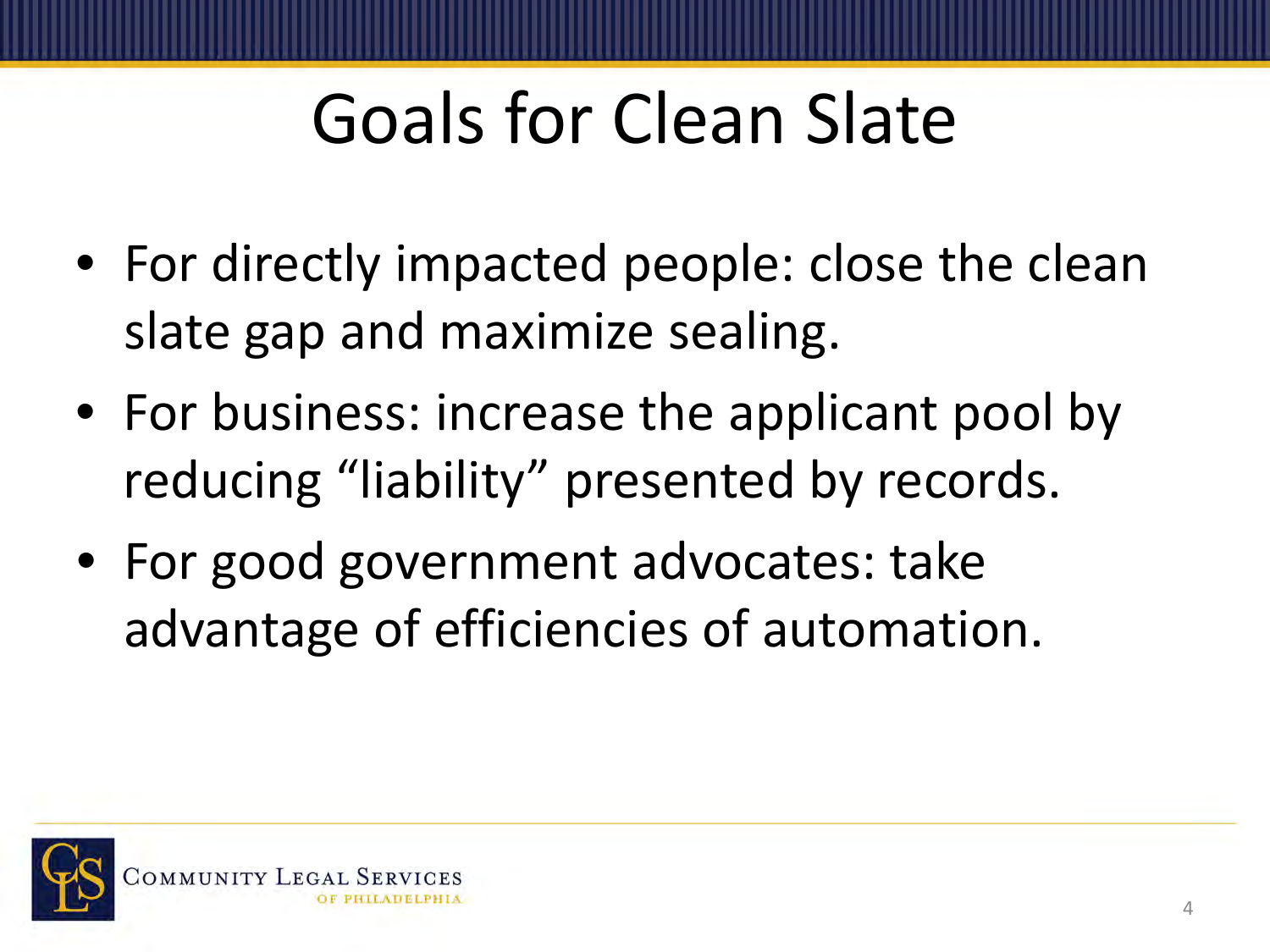# PA Clean Slate 1.0 (Act 56 of 2018)

- Identify and seal through automation:
	- Non-convictions (including offenses in partial nonconvictions).
	- Many non-violent misdemeanors after 10 crimefree years, measured from date of conviction.
	- Summary offenses after 10 years.
- These modest criterial reflect PA record clearing eligibility, not limitations on the automation model.

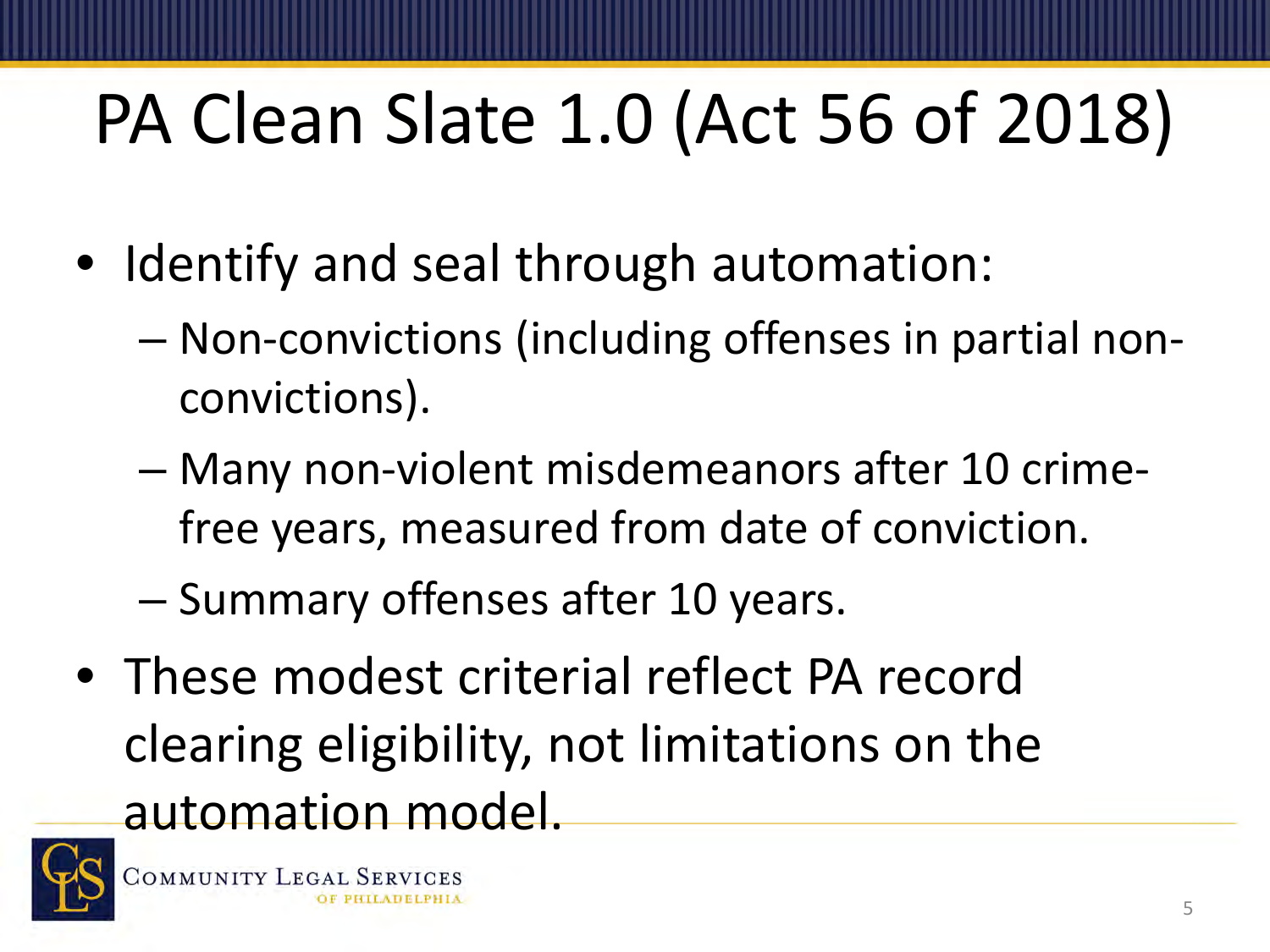# Clean Slate 2.0 (Act 83 of 2020)

- Eliminates the barrier of unpaid financials (except restitution).
- Automatic expungement of full acquittals.
- Automatic sealing of pardoned cases.

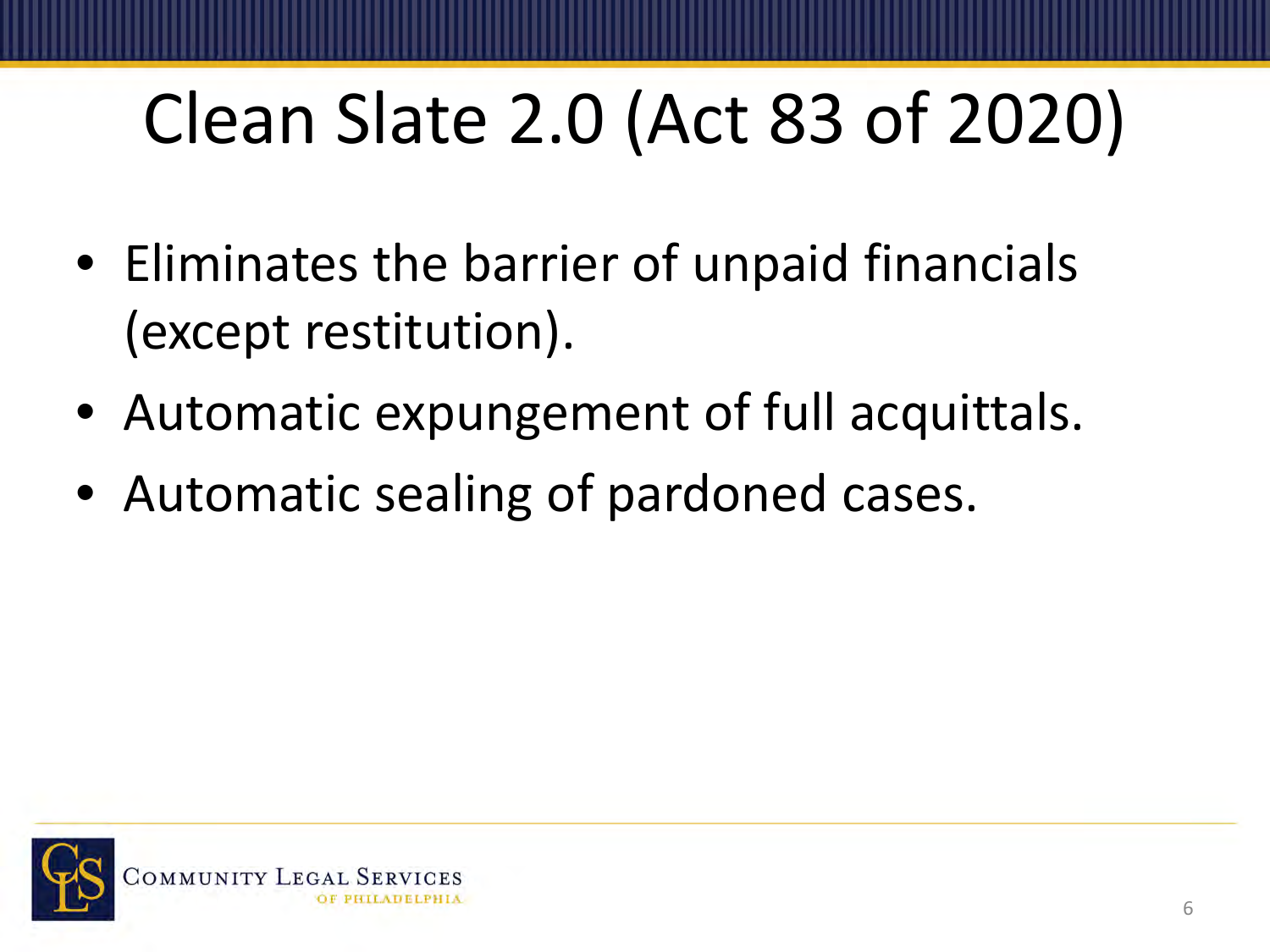#### Clean Slate 3.0?

- Bill to be introduced shortly.
- Goals:
	- Automated sealing of drug felonies after 10 years.
	- Shortens waiting periods for other offenses.

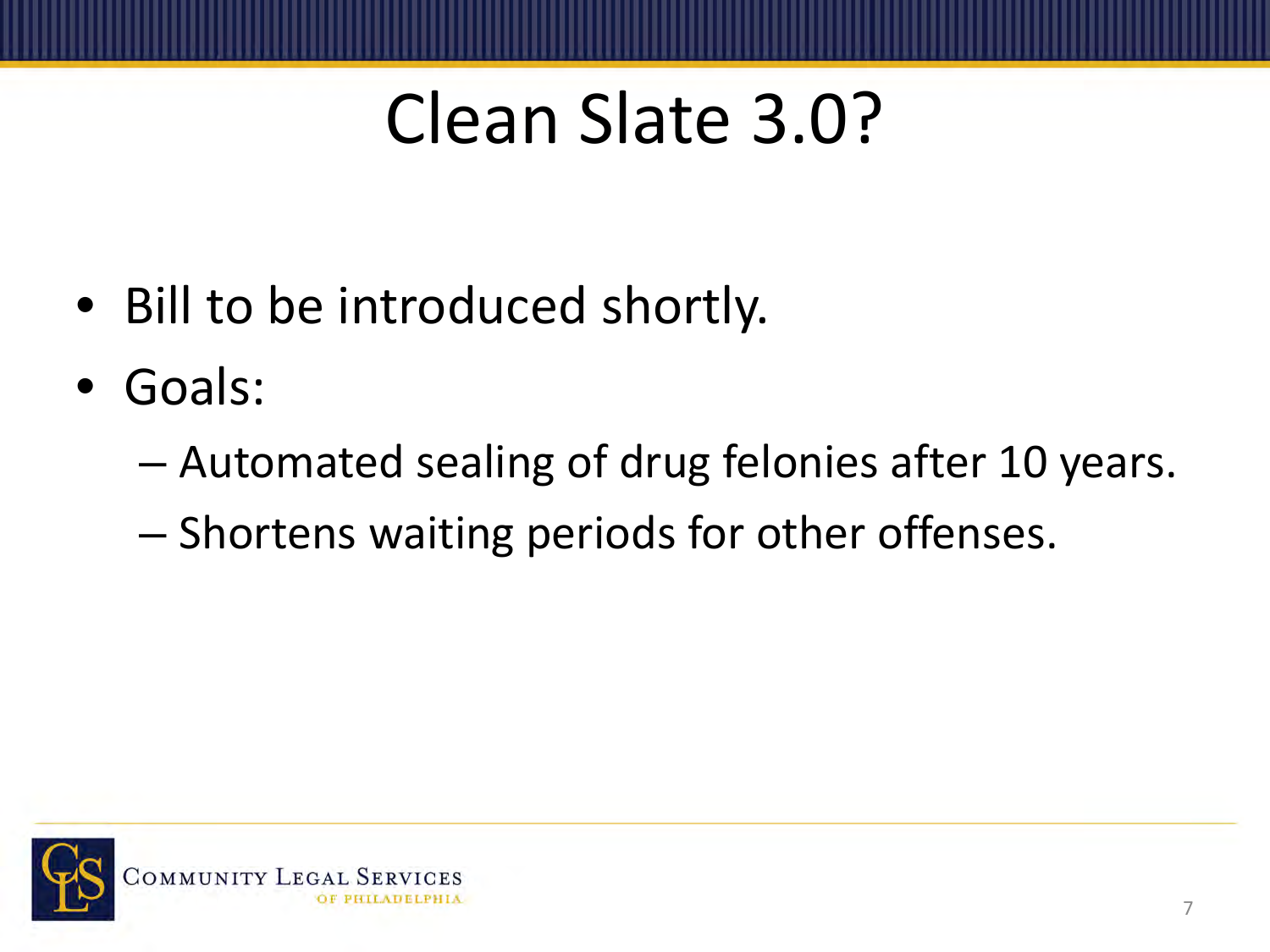## More Apropos: Tech Environment

- PA may have had the "easiest" technological environment.
	- Centralized court system;
	- Use of SIDs.
	- History of data exchange with PSP.
- However, later bills are showing that the easiest path is not the only path. Michigan: the central repository will initiative the process.

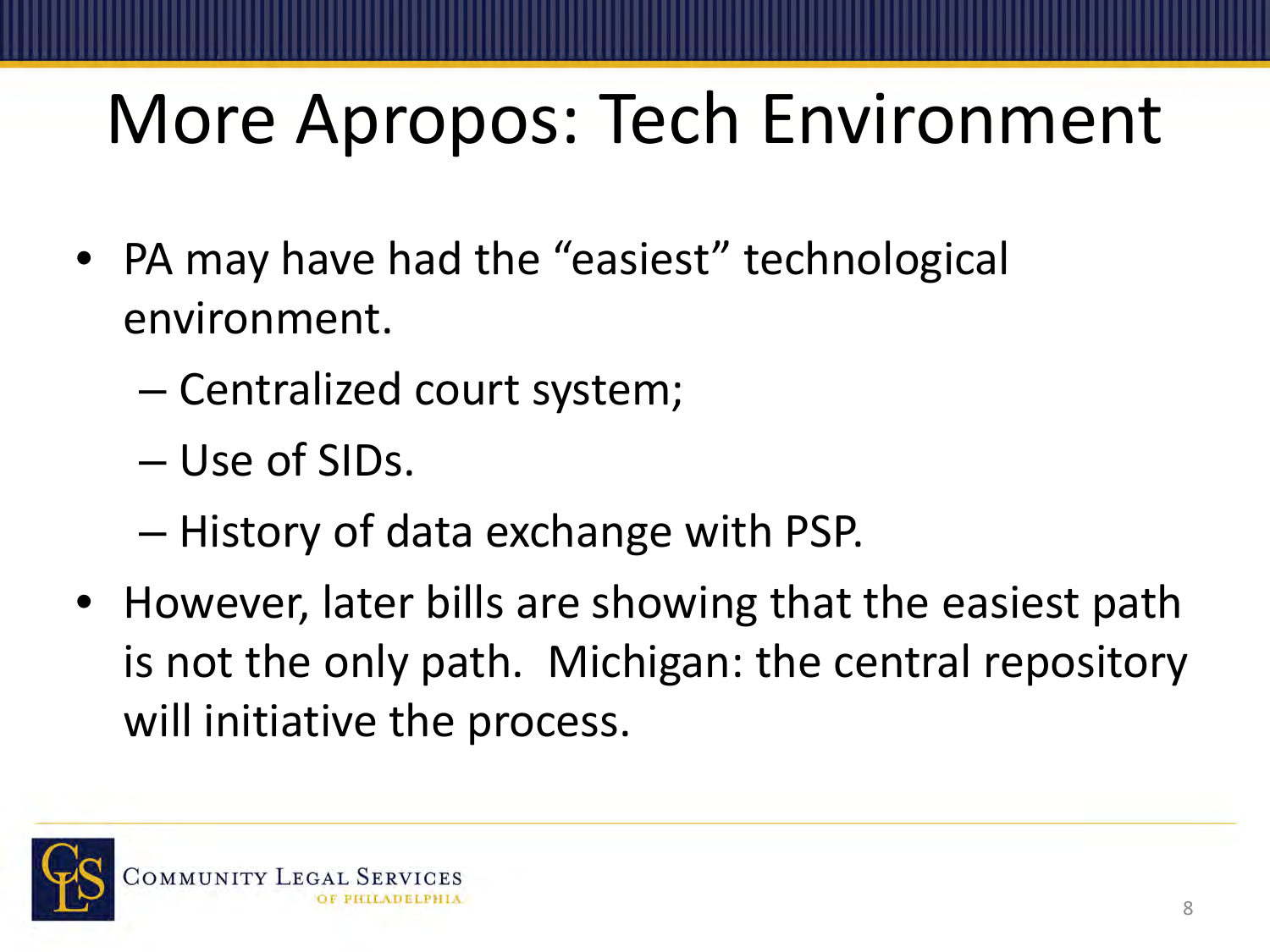## IMHO, Roles of the PSP and AOPC

- Established technological feasibility for the proposed legislation (this was key!).
- Helped shape the legislative proposal with feedback.
- Implementation, including steps to further maximize sealing (i.e., automated entry of grades missing from Philadelphia cases).

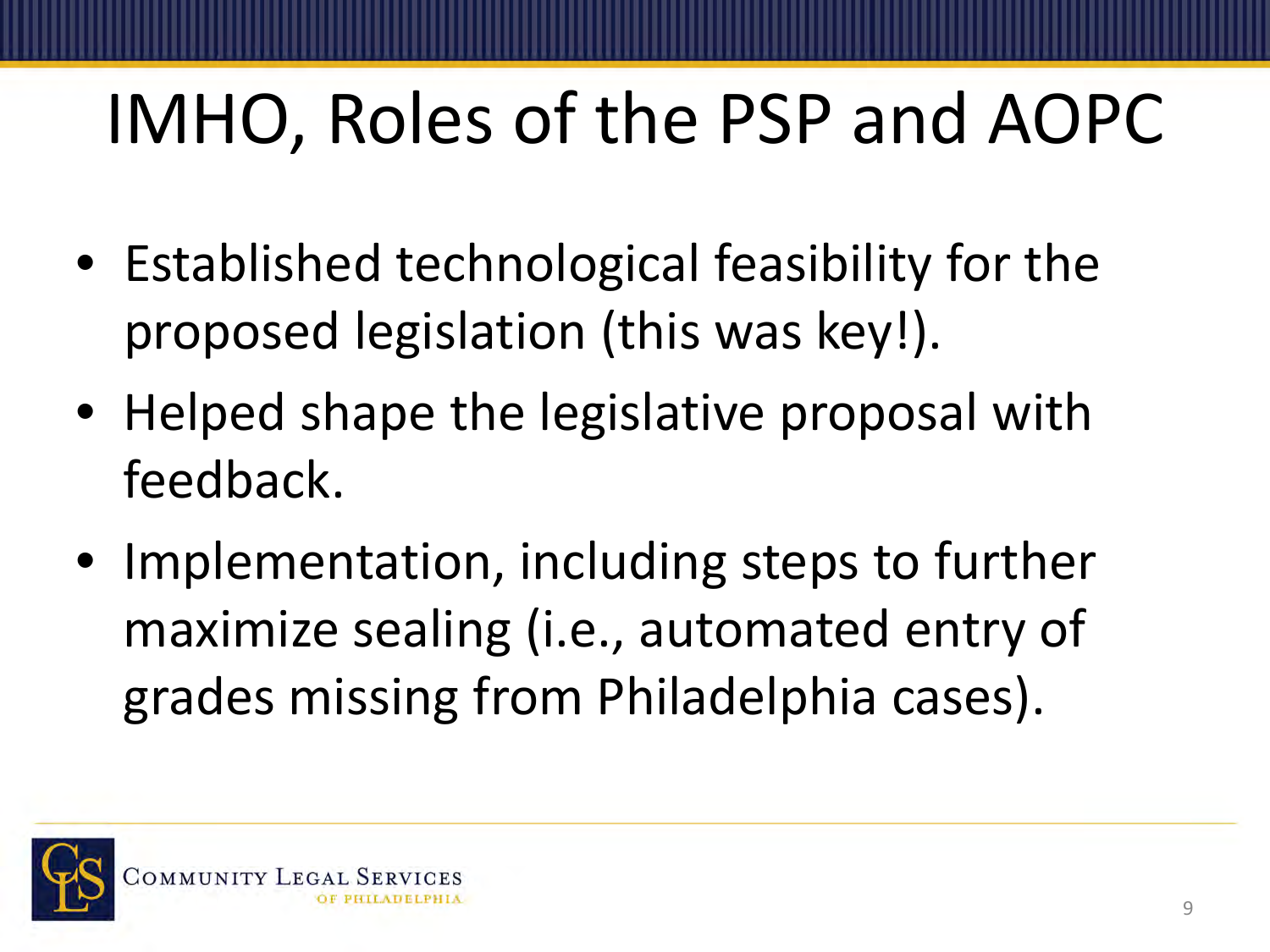#### To Date

- 36+ million cases sealed!
- Resounding stakeholder satisfaction.
- No disasters.